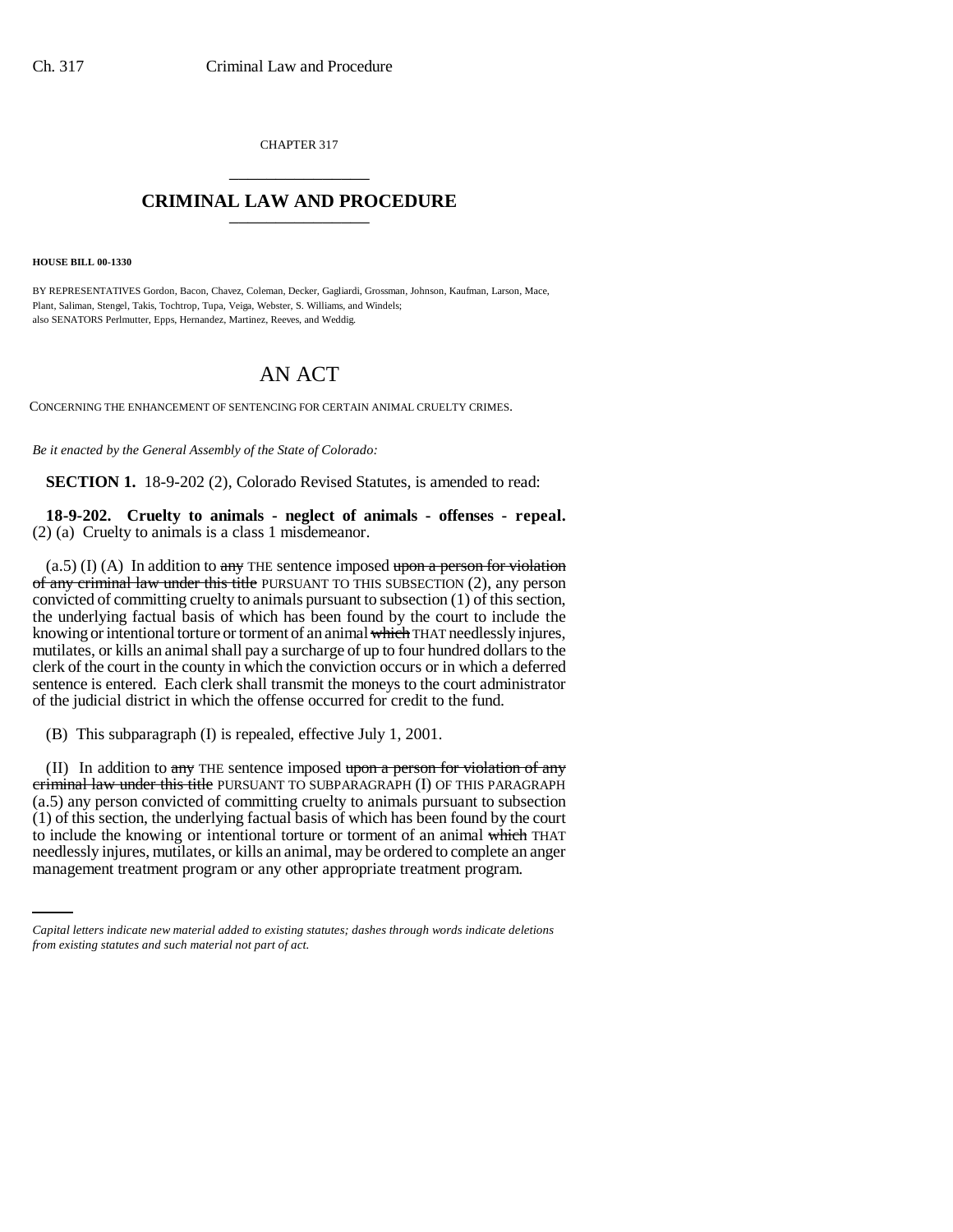(III) The court may SHALL order an evaluation to be conducted prior to sentencing if an evaluation would TO assist the court in determining an appropriate sentence. The person ordered to undergo an evaluation shall be required to pay the cost of the evaluation, unless the person qualifies for a public defender, then the cost will be paid by the judicial district. If the evaluation results in a recommendation of treatment and if the court so finds, the person shall be ordered to complete an anger management treatment program or any other treatment program that the court may deem appropriate.

(IV) Upon successful completion of an anger management treatment program or any other treatment program deemed appropriate by the court, the court may suspend any fine imposed, except for a five hundred dollar mandatory minimum fine which shall be imposed at the time of sentencing.

(V) In addition to any other sentence imposed upon a person for a violation of any criminal law under this title, any person convicted of a second or subsequent conviction for any crime, the underlying factual basis of which has been found by the court to include an act of cruelty to animals, shall be required to pay a mandatory minimum fine of one thousand dollars and shall be required to complete an anger management treatment program or any other appropriate treatment program.

(VI) Nothing in this paragraph (a.5) shall preclude the court from ordering treatment in any appropriate case.

(VII) This paragraph (a.5) does not apply to the treatment of pack or draft animals by negligently overdriving, overloading, or overworking them, or the treatment of livestock and other animals used in the farm or ranch production of food, fiber, or other agricultural products when such treatment is in accordance with accepted agricultural animal husbandry practices, the treatment of animals involved in activities regulated pursuant to article 60 of title 12, C.R.S., the treatment of animals involved in research if such research facility is operating under rules and regulations set forth by the state or federal government, the treatment of animals involved in rodeos, the treatment of dogs used for legal hunting activities, WILDLIFE NUISANCES, or to statutes regulating activities concerning wildlife and predator control in the state, including trapping.

(b) In the case of any person incurring a second or subsequent conviction under the provisions of paragraph (a) of this subsection (2), a sentence of imprisonment within the minimum and maximum terms FOR A CLASS 1 MISDEMEANOR AS PROVIDED IN SECTION 18-1-106 shall be mandatory and shall not be subject to suspension, nor shall such person be eligible for probation or parole for any part of such period. A plea of nolo contendere accepted by the court shall be considered a conviction for the purposes of this section.